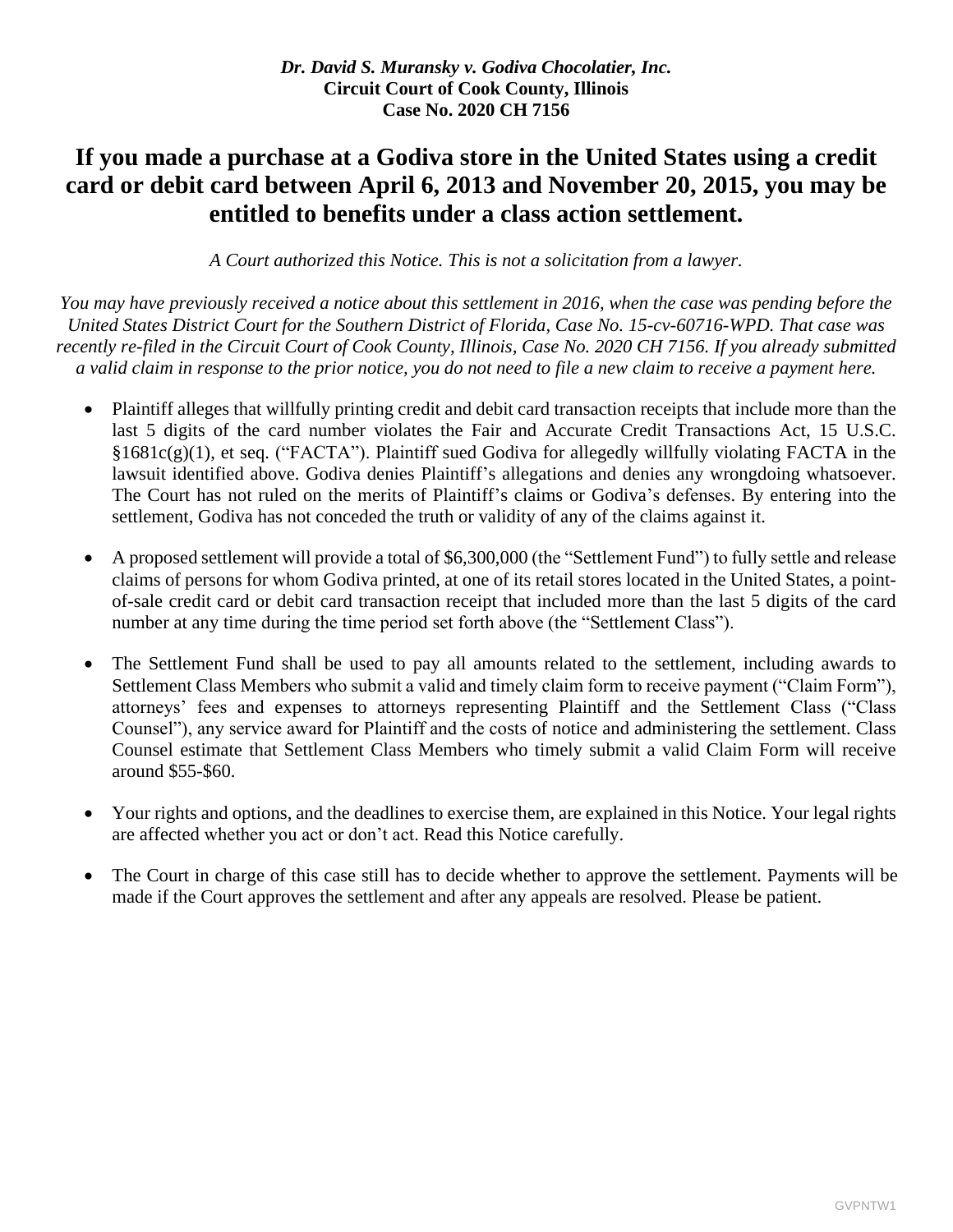| YOUR LEGAL RIGHTS AND OPTIONS IN THIS SETTLEMENT                    |                                                                                                                                                                                                                                                                                                                                                                                                                                    |
|---------------------------------------------------------------------|------------------------------------------------------------------------------------------------------------------------------------------------------------------------------------------------------------------------------------------------------------------------------------------------------------------------------------------------------------------------------------------------------------------------------------|
| <b>SUBMIT A CLAIM FORM</b>                                          | If you previously submitted a valid claim or if you submit a valid Claim Form by<br>March 22, 2021, you will receive a payment and will give up any right to sue Godiva<br>and/or any other released parties on a released claim. Claim Forms may be submitted<br>by mail to Muransky v. Godiva Chocolatier Claims Administrator, P.O. Box 43403,<br>Providence, RI 02940-3403 or through the Settlement Website by clicking here. |
| <b>EXCLUDE YOURSELF OR</b><br>"OPT OUT" OF THE<br><b>SETTLEMENT</b> | If you ask to be excluded, you will not receive a payment. This is the only option that<br>allows you to pursue your own claims against Godiva and/or other released parties in<br>the future. The deadline for excluding yourself is March 22, 2021.                                                                                                                                                                              |
| <b>OBJECT TO THE</b><br><b>SETTLEMENT</b>                           | Write to the Court about why you believe the settlement is unfair in any respect. The<br>deadline for this is March 22, 2021. To obtain a benefit from this settlement, you must<br>still submit a Claim Form. If you submit only an objection, you will not receive any<br>benefit from the settlement and you will give up your right to sue Godiva and/or any<br>other released parties on a released claim.                    |
| DO NOTHING                                                          | If you do nothing, you will not receive any monetary award and you will give up your<br>rights to sue Godiva and/or any other released parties on a released claim.                                                                                                                                                                                                                                                                |
| <b>GO TO THE FINAL</b><br>APPROVAL HEARING                          | Ask to speak in Court about the fairness of the settlement if you object to the<br>settlement. To speak at the Final Approval Hearing, you must file a document<br>including your name, address, telephone number and your signature with the Court<br>stating your intention to appear, by no later than March 22, 2021.                                                                                                          |

# **BASIC INFORMATION**

## **1. What is the purpose of this Notice?**

The purpose of this Notice is to inform you that a proposed settlement has been reached in the class action lawsuit entitled *Muransky v. Godiva Chocolatier, Inc.*, Case No. 2020 CH 7156 (Cir. Ct. Cook Cnty.). Because your rights will be affected by this settlement, it is extremely important that you read this Notice carefully. This Notice summarizes the settlement and your rights under it.

## **2. What does it mean if I received a postcard about this settlement?**

If you received a postcard describing this settlement, it is because Godiva's records indicate that you may be a member of the Settlement Class in this action. You are a member of the Settlement Class if a Godiva retail store located in the United States printed a point-of-sale credit card or debit card transaction receipt for you that included more than the last 5 digits of the card number, at any time between April 6, 2013, and November 20, 2015.

## **3. What is this class action lawsuit about?**

In a class action, one or more people called a Class Representative (here, Plaintiff) sue on behalf of people who allegedly have similar claims. This group is called a Class and the persons included are called Class Members. One court resolves the issues for all of the Class Members, except for those who exclude themselves from the Class.

Here, Plaintiff claims that Godiva willfully violated FACTA by printing credit card and debit card transaction receipts at certain of its stores in the United States that included more than the last 5 digits of the credit or debit card number, between April 6, 2013 and November 20, 2015. Godiva denies these allegations and denies any wrongdoing. The Court has conditionally certified a class action for settlement purposes only. The Honorable Neil H. Cohen is the judge in charge of the lawsuit.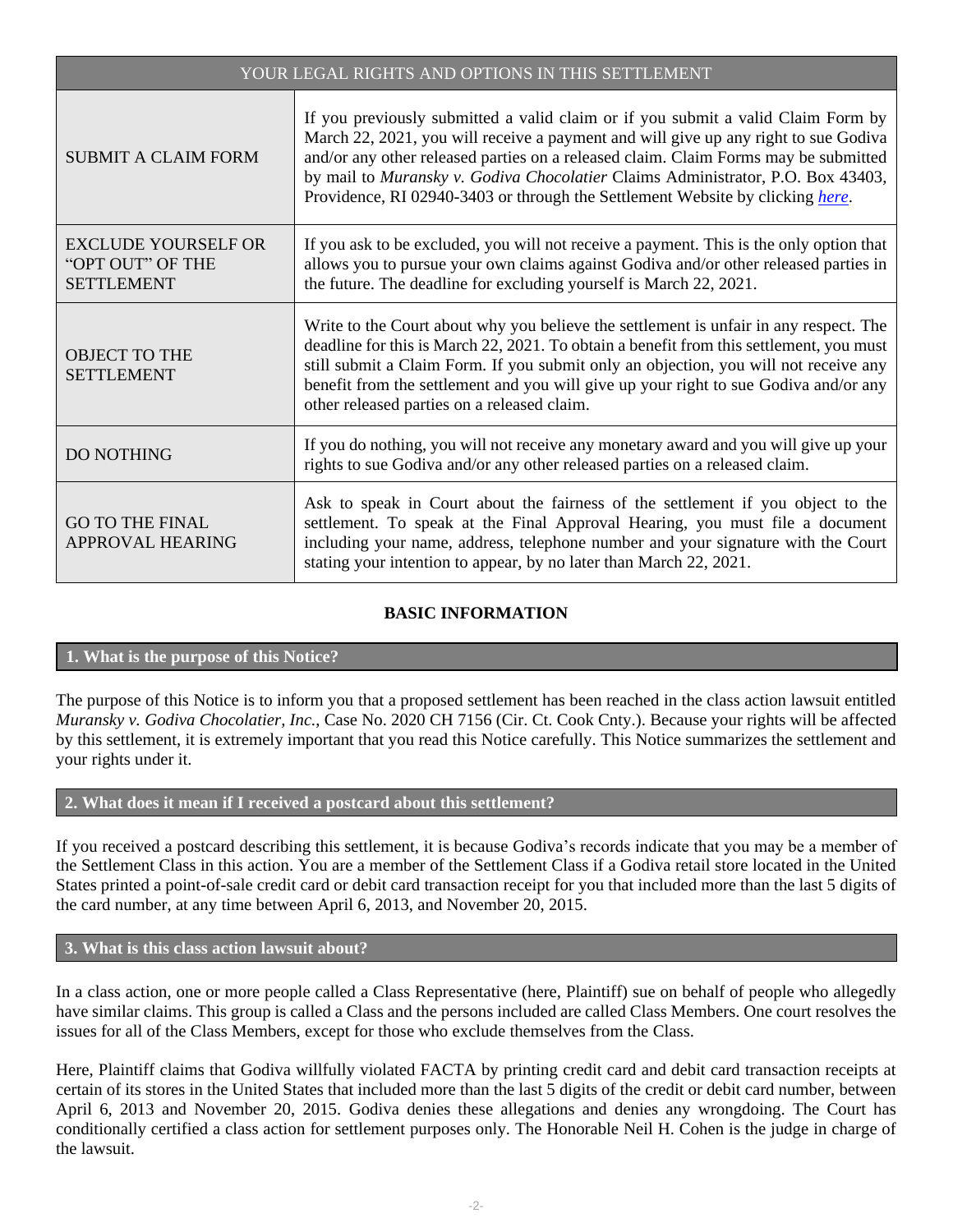#### **4. Why is there a settlement?**

The Court did not decide in favor of Plaintiff or Godiva. Instead, both sides agreed to this settlement. That way, they avoid the risk and cost of a trial, and the Settlement Class Members will receive compensation. Plaintiff and Class Counsel think the settlement is best for all persons in the Settlement Class.

# **WHO IS IN THE SETTLEMENT CLASS?**

## **5. How do I know if I am a part of the settlement class?**

The Court has certified this case as a class action for settlement purposes. The Settlement Class is defined as:

(i) All persons in the United States (ii) who, when making payment at a Godiva retail store located in the United States, (iii) made such payment using a credit or debit card (iv) and for whom Godiva printed a point-of-sale receipt (v) which displayed more than the last 5 digits of the credit or debit card (vi) between April 6, 2013 and November 20, 2015.

Notwithstanding the foregoing, in compliance with 28 U.S.C. § 455, this class specifically excludes persons in the following categories: (A) The judge presiding over this case and the judges of the appellate court; (B) the spouses of those in category (A); (C) any person within the third degree of relationship of those in categories (A) or (B); and (D) the spouses of those within category (C).

"Settlement Class Member" is defined as any person in the Settlement Class who is not validly excluded from the Settlement Class. If you are still not sure whether you are included, you can visit other sections of the Settlement Website, [www.GodivaFACTASettlement.com,](http://www.godivafactasettlement.com/) you may write to the Claims Administrator at *Muransky v. Godiva Chocolatier* Claims Administrator, P.O. Box 43403, Providence, RI 02940-3403, or you may call the Toll-Free Settlement Hotline, 1-844-830-5222, for more information.

# **THE LAWYERS REPRESENTING YOU**

# **6. Do I have lawyers in this case?**

The Court has appointed lawyers from the law firms of Keogh Law, Ltd., Scott D. Owens, P.A., and Bret Lusskin, P.A. as Class Counsel to represent you and the other persons in the Settlement Class. You will not be personally charged by these lawyers.

## **7. How will Class Counsel be paid?**

Class Counsel will ask the Court to approve payment of up to one-third of the \$6,300,000 Settlement Fund, which is \$2,100,000, to them for attorneys' fees, plus reasonable expenses. Class Counsel also will ask the Court to approve payment of up to \$10,000 to Plaintiff for his service as Class Representative. The Court may award less than these amounts.

# **THE SETTLEMENT BENEFITS – WHAT YOU GET**

## **8. What does the settlement provide?**

**Settlement Fund.** Godiva will pay the total amount of \$6,300,000 into a fund (the "Settlement Fund"), which will cover: (1) cash payments to Settlement Class Members who submit timely and valid Claim Forms; (2) an award of attorneys' fees to Class Counsel, in an amount not to exceed one-third, which is \$2,100,000, plus reasonable expenses, as approved by the Court; (3) service award to Plaintiff, in an amount not to exceed \$10,000, as approved by the Court; and (4) the costs of notice and administration of the settlement.

**Cash Payments.** All Settlement Class Members are eligible to submit a Claim Form and receive a cash payment. To submit a Claim Form, follow the procedures described under Question 11 below.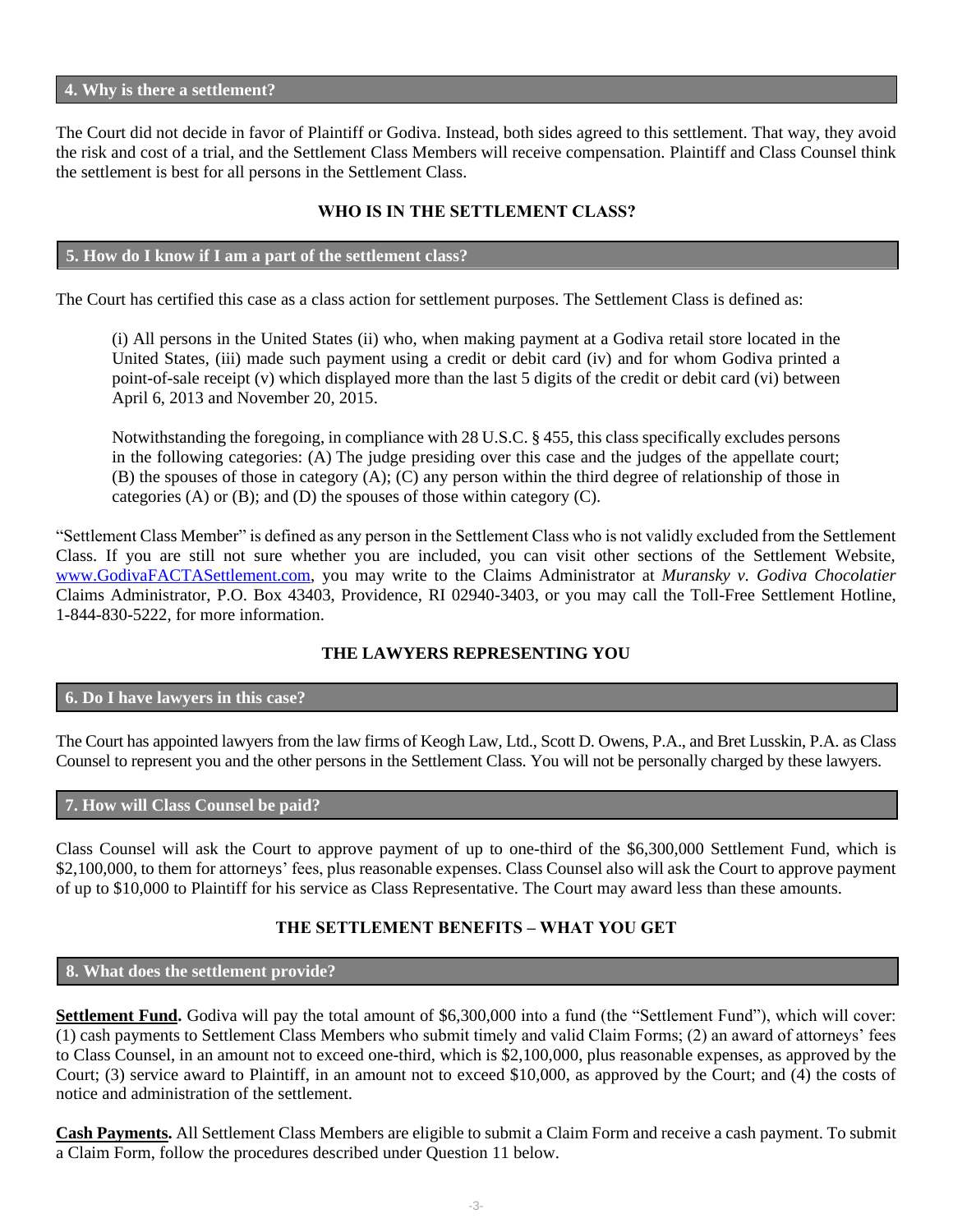**No Portion of the Settlement Fund Will Return to Godiva.** All money in the Settlement Fund beyond the funds the Court authorizes to be paid for the costs of notice and administration of the settlement, attorneys' fees and costs to Class Counsel and any service award to Plaintiff, will be divided and paid *pro rata* to the Settlement Class Members who submitted valid and timely Claim Forms. Subject to Court approval, any unclaimed funds shall be paid to the Electronic Frontier Foundation and Chicago Bar Foundation as a *cy pres* award on behalf of the Class. No portion of the Settlement Fund will return to Godiva.

## **9. How much will my payment be?**

Your share of the Settlement Fund will depend on the number of valid Claim Forms that Settlement Class Members submit. Class Counsel estimate that the amount of the cash award (while dependent upon the number of claims) may be around \$55- \$60. **This is an estimate only. The final cash payment amount may be higher or lower than \$55-\$60 and will depend on the total number of valid and timely claims submitted by Settlement Class Members.**

# **10. What am I giving up to stay in the Settlement Class?**

Unless you exclude yourself from the settlement, you will be part of the Settlement Class and will be bound by the release of claims in the settlement. This means that if the settlement is approved, you cannot rely on any released claim to sue or continue to sue Godiva or any other released parties, whether on your own or as part of any other lawsuit, as explained in the settlement agreement. It also means that all of the Court's orders will apply to you and legally bind you. Unless you exclude yourself from the settlement, you will agree to release Godiva and any other released parties, as defined in the settlement agreement, from any and all claims that arise from printing a credit or debit card transaction receipt that included more than the last 5 digits of the credit or debit card number.

In summary, the Release includes, without limitation, all claims that arise, could arise, were asserted or could have been asserted based on the printing of Godiva credit and debit card transaction receipts at retail stores that include more than 5 digits of the card number or other credit or debit card information, including, but not limited to, claims under FACTA, the Fair Credit Reporting Act, or any other statute or the common law, for any form of relief.

If you have any questions about the Release or what it means, you can speak to Class Counsel, listed under Question 6, for free, or you can, at your own expense, talk to your own lawyer. The Release does not apply to persons in the Settlement Class who timely exclude themselves.

# **HOW TO OBTAIN A PAYMENT**

## **11. How can I get a payment?**

If you already submitted a valid claim, then you do not need to do anything else to receive a payment here. If you have not already submitted a valid claim, then to receive a payment, you must submit a valid Claim Form by the deadline stated below. You may get a Claim Form on the Settlement Website, [www.GodivaFACTASettlement.com,](http://www.godivafactasettlement.com/) or by calling the Toll-Free Settlement Hotline, 1-844-830-5222. **Read the instructions carefully, fill out the form completely and accurately, sign it and submit it on a timely basis.** To be valid, the Claim Form must be completed fully and accurately, and signed and submitted timely. A Claim Form may be submitted by mail to the Claims Administrator at: *Muransky v. Godiva Chocolatier* Claims Administrator, P.O. Box 43403, Providence, RI 02940-3403, or via the Settlement Website, *click [here](http://www.godivafactasettlement.com/)*.

If you are submitting your claim via the Settlement Website, it must be submitted no later than March 22, 2021. If you are mailing your Claim Form to the Claims Administrator, it must be postmarked by that date.

# **WHEN WILL I RECEIVE MY SETTLEMENT PAYMENT?**

## **12. When would I receive a settlement payment?**

The Court will hold a hearing on April 13, 2021, after preliminary approval, to decide whether to approve the settlement. If the Court approves the settlement, after that, there may be appeals. It is always uncertain whether these appeals can be resolved, and resolving them can take time, perhaps more than a year. Everyone who sends in a Claim Form will be informed of the progress of the settlement through information posted on the Settlement Website at [www.GodivaFACTASettlement.com.](http://www.godivafactasettlement.com/) Please be patient.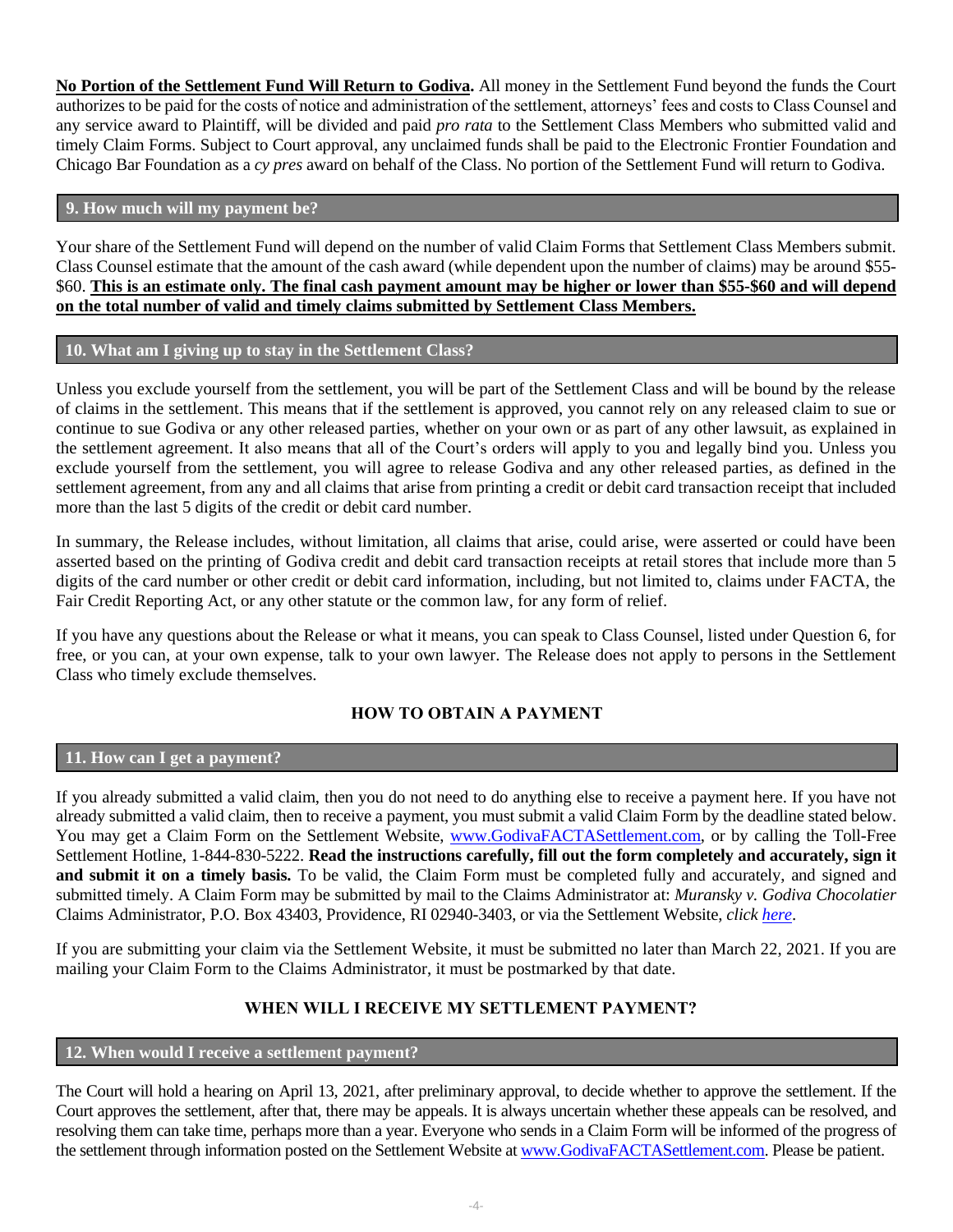## **EXCLUDING YOURSELF FROM THE SETTLEMENT**

#### **13. How do I get out of the settlement?**

If you want to keep any right to sue or continue to sue Godiva or a released party, as defined in the settlement agreement, then you must take steps to get out of the Settlement Class. This is called excluding yourself from, or opting out of, the Settlement Class.

To exclude yourself from the settlement, you must send an exclusion request to the Claims Administrator. To be valid, an exclusion request must: (i) be signed by the person in the Settlement Class who is requesting exclusion; (ii) include the full name, address, and phone number(s) of the person in the Settlement Class requesting exclusion; and (iii) include the following statement: "I, the undersigned individual, hereby request to be excluded from the settlement in *Muransky v. Godiva*, and I understand that I will consequently not be entitled to receive any proceeds of the class Settlement Fund." No request for exclusion will be valid unless all of the information described above is included. No person in the Settlement Class, or any person acting on behalf of or in concert or participation with that person in the Settlement Class, may exclude any other person in the Settlement Class from the Settlement Class.

#### **To be valid, you must mail your exclusion request postmarked no later than March 22, 2021 to the Claims Administrator at** *Muransky v. Godiva Chocolatier* **Claims Administrator, P.O. Box 43403, Providence, RI 02940-3403.**

#### **14. If I do not exclude myself, can I sue Godiva for the same thing later?**

No. If you do not exclude yourself, you give up any right to sue (or continue to sue) Godiva or any released parties for the claims that this settlement resolves.

#### **15. If I exclude myself, can I get a benefit from this settlement?**

No. If you ask to be excluded, you will not be able to submit a Claim Form for a settlement payment, and you cannot object to the settlement.

## **OBJECTING TO THE SETTLEMENT**

## **16. How do I tell the Court that I do not think the settlement is fair?**

If you are in the Settlement Class, you can object to the settlement or any part of the settlement that you think the Court should reject, and the Court will consider your views. If you do not provide a written objection in the manner described below, you shall be deemed to have waived any objection and shall forever be foreclosed from making any objection to the fairness, reasonableness, or adequacy of the settlement or the award of any attorneys' fees and expenses and/or service award.

To object, you must make your objection in writing, stating that you object to the settlement in *Muransky v. Godiva Chocolatier, Inc.*, Case No. 2020 CH 7156 (Cir. Ct. Cook Cnty.). To be considered by the Court, the written objection must: (i) attach documents establishing, or provide information sufficient to allow the parties to confirm that the objector is a Settlement Class Member; (ii) include a statement of the specific objections; and (iii) state the grounds for objection, as well as identify any documents which the objector desires the Court to consider.

## **To be considered, you must file your objections with the Court and mail your objections to the addresses below no later than March 22, 2021.**

For Plaintiff:

Michael S. Hilicki, Esq. Keogh Law, Ltd. 55 West Monroe St., Ste. 3390 Chicago, IL 60603

For Godiva:

David Almeida, Esq. Benesch Law 71 South Wacker Dr., Ste. 1600 Chicago, IL 60606